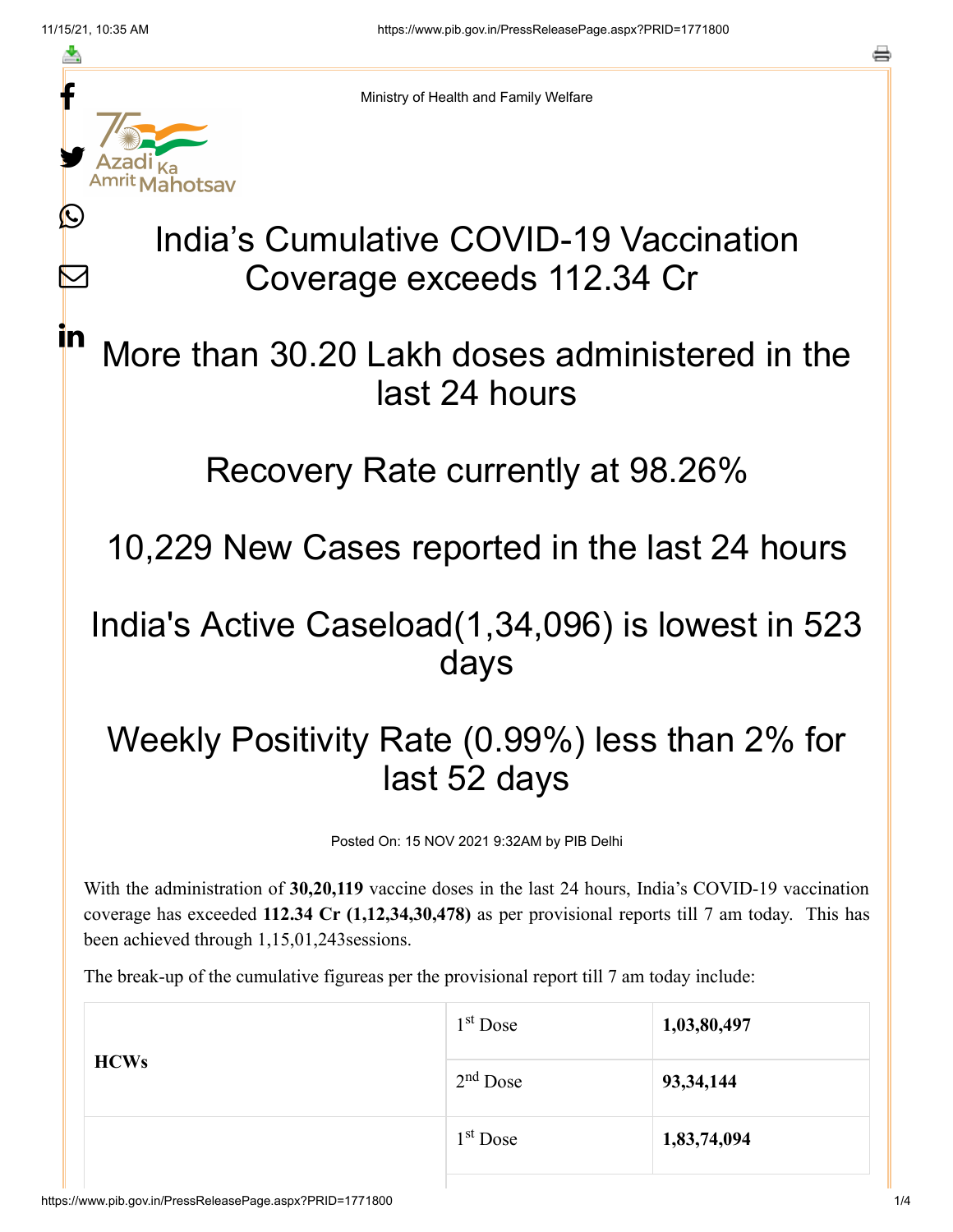| ┢                     | <b>FLWs</b>                            | $2nd$ Dose           | 1,61,78,125     |
|-----------------------|----------------------------------------|----------------------|-----------------|
|                       |                                        | 1 <sup>st</sup> Dose | 43, 26, 35, 344 |
| $\bigcirc$            | Age Group 18-44 years                  | $2nd$ Dose           | 17,04,47,156    |
|                       |                                        | $1st$ Dose           | 17,83,12,929    |
| $\boldsymbol{\nabla}$ | Age Group 45-59 years<br>Over 60 years | $2nd$ Dose           | 10,49,30,515    |
| in                    |                                        | $1st$ Dose           | 11, 17, 34, 885 |
|                       |                                        | $2nd$ Dose           | 7,11,02,789     |
|                       | <b>Total</b>                           |                      | 1,12,34,30,478  |

The recovery of **11,926** patients in the last 24 hours has increased the cumulative tally of recovered patients (since the beginning of the pandemic) to **3,38,49,785.**

Consequently, India's recovery rate stands at **98.26%**.



Sustained and collaborative efforts by the Centre and the States/UTs continue the trend of less than 50,000 Daily New Cases that is being reported for 141 consecutive days now.

**10,229 new cases** were reported in the last 24 hours.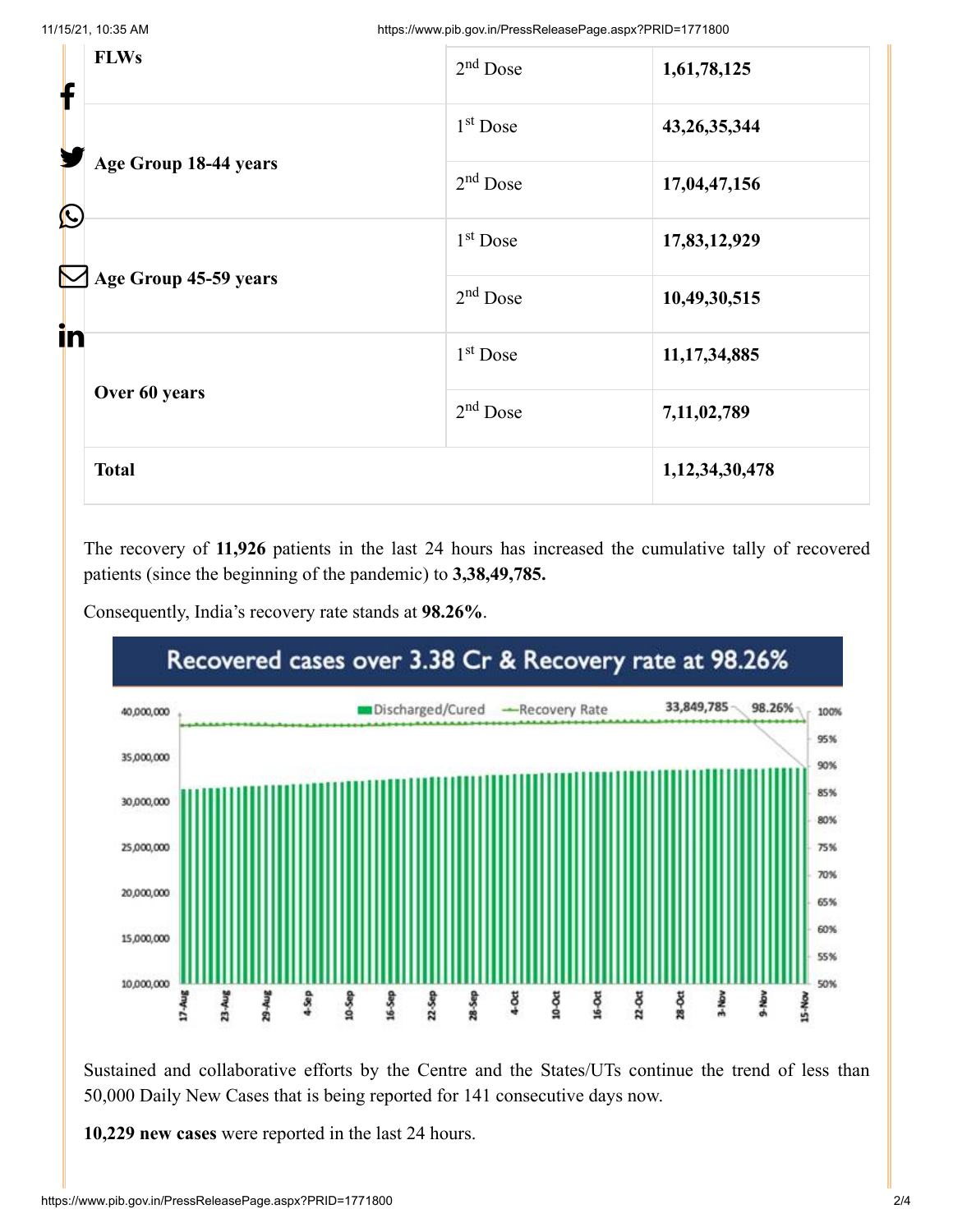11/15/21, 10:35 AM https://www.pib.gov.in/PressReleasePage.aspx?PRID=1771800



The Active Caseload is presently at **1,34,096 is lowest in 523 days.**Active cases presently constitute **0.39%** of the country's total Positive Cases, which **is lowest since March 2020.**



The testing capacity across the country continues to be expanded. The last 24 hours saw a total of 9,15,198 tests being conducted. India has so far conducted over **62.46 Cr (62,46,66,542**) cumulative tests.

While testing capacity has been enhanced across the country, **Weekly Positivity Rate at 0.99% remains less than 2% for the last 52 days now.** The **Daily Positivity rate reported to be1.12%.** The daily Positivity rate has remained below2% for last 42 days and below 3% for 77 consecutive days now.